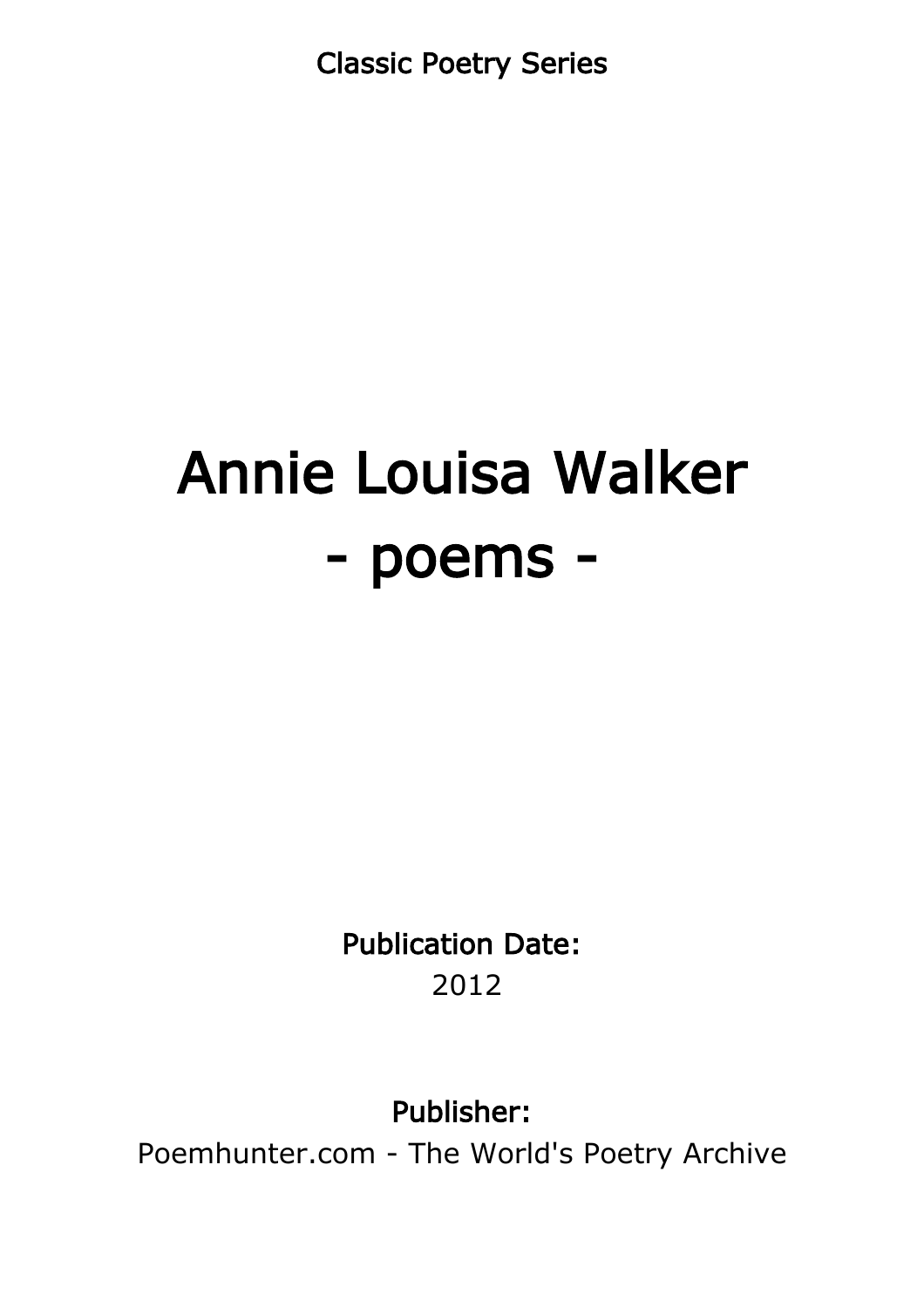# Annie Louisa Walker(23 June 1836 - 7 July 1907)

Anna Louisa Walker (Staffordshire, 23 June 1836 - Bath, Somerset, 7 July 1907) was an English and Canadian teacher and author. She authored five novels and two collections of poetry, as well as editing one autobiography. Her poem, The Night Cometh, serves as the lyrics in the popular hymn Work, for the night is coming.

#### <b>Early life and teaching</b>

Anna Louisa was born to Robert and Anna Walker on 23 June 1836 in Staffordshire, England. She was the last of her father's nine children, although only her brothers Thomas Andrew, and Charles were full siblings, her older siblings being from her father's two previous father was a civil engineer, and brought the family to Pointe-Lévy, Lower Canada around 1853, where he was employed with the Grand Trunk Railroad. In 1858, the family relocated again, to Sarnia, Canada West. Soon after the family's arrival in Sarnia, Anna Louisa founded a private girl's school with her sisters Frances and Isabella. The school was only open a few years before the deaths of Frances and Isabella forced its closure.

#### <b>Publishing poetry</b>

Poems by Walker had been published in newspapers and periodicals beginning when she was a teenager. She published an anonymous collection of poems entitled Leaves from the backwoods in 1861. The volume was printed in Montreal by John Lovell. From this volume the poem The Night Cometh was taken and set to music by Ira D. Sankey, who published it as a hymn Work, for the night is coming in the collection Sacred Songs and Solos. As the poem was published anonymously, Walker received no credit in the volume for the lyrics, which were commonly misattributed to Sidney Dyer. The poem is based on John 9: poems in the collection concern religious or natural themes.In 1863 or 1864, her parents returned to England, and she accompanied them.

#### <b>Returning to England</b>

In September 1864, Walker's father died. Soon afterward, her mother died as well. She secured a place in the house of her second cousin, Margaret Oliphant, in 1866, as her companion-housekeeper. Oliphant was a successful writer, and encouraged Walker to write fiction rather than poetry, and recommended her works to publishers, with which she already had contact.

Walker's first novel, A Canadian heroine, was published in 1873. It tells the story of a 16 year old woman living in a small town along the St. Lawrence, courted by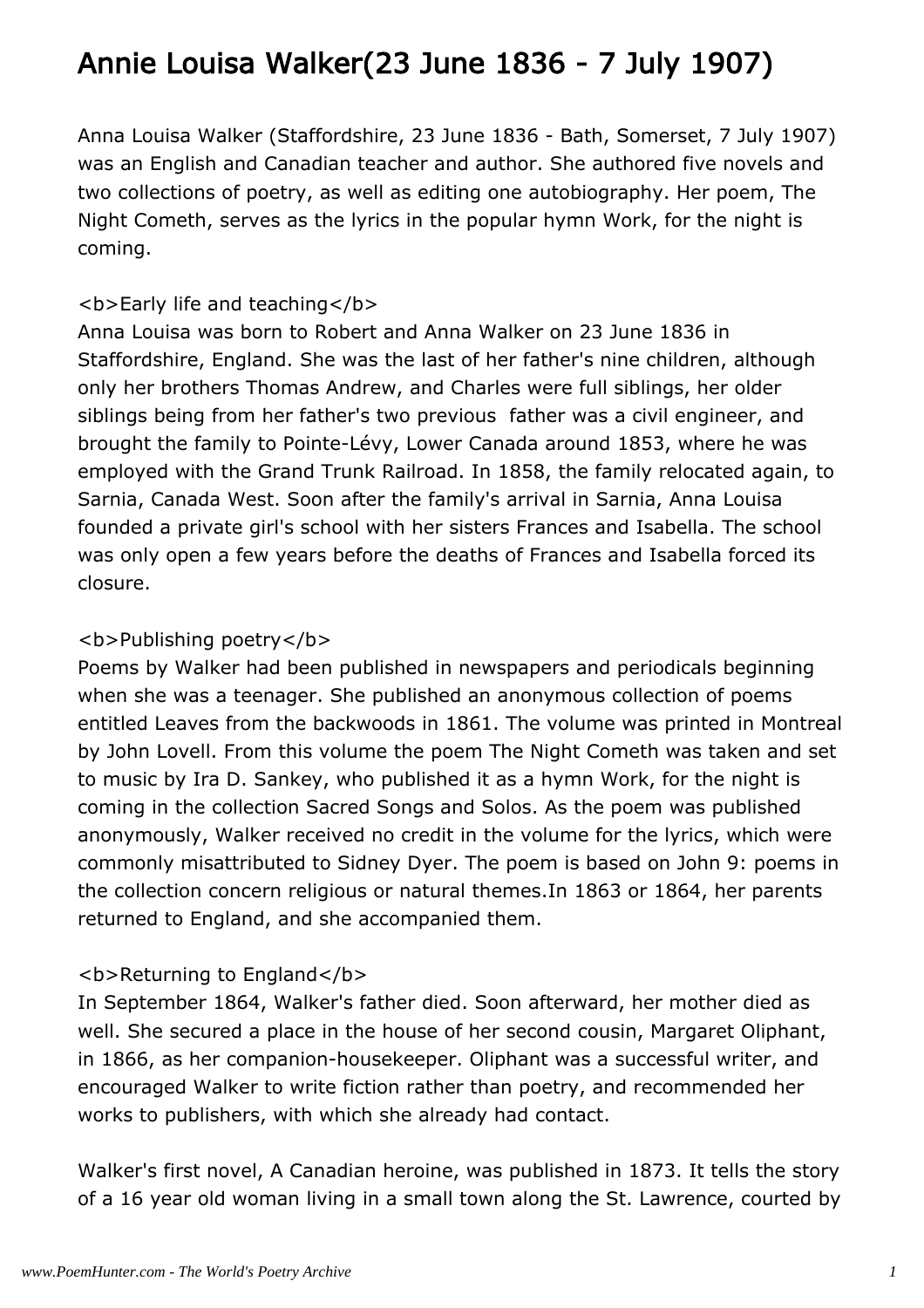a Canadian man, who has her suitor almost driven off when she becomes enamoured on a visiting English aristocrat. The English aristocrat's interest turns out to be fleeting, and the story is an allegory for what Walker perceived as the naivety of the new world and the corruption of the old.

Walker's second novel, Hollywood, was published in 1875.In 1876, Walker published a collection entitled Plays for r's third novel, Against her will, was published in 1877. The novel tells the story of how a young woman copes with her father's illness. The protagonist's competence and strength of character evoke the contemporaneously developing idea of the new woman. Walker's fourth novel, Lady's Holm., was published in 1878 by Samuel Tinsey & Company. A contemporary review in The Spectator praised the novel for its "picturesque descriptions and good incisive delineation of character". W.W. Tulloch's review in The Academy praised the story for its character development, descriptive language, and wholesomeness; while criticising the book for its somewhat stale and outdated r's fifth novel, Two rival lovers, was published in 1881.

On 29 January 1884, Walker married Harry Coghill, a wealthy widower whose fortune was made manufacturing chemicals. The family settled in Staffordshire.In 1890, her volume Oak and maple: English and Canadian verses was published under her married name, Anna Louisa Coghill. More than half of the poems in the collection were reprinted from Leaves from the backwoods. As with her first collection, most poems concern religious or natural themes. The Night Cometh is reprinted, and Coghill remarks that she discovered the poem's use in hymn, and it being improperly attributed in the hymnbook. After hearing the hymn at a temperance meeting, she tracked down the source, and subsequent editions appeared with the correct attribution.

Mrs. Coghill published The trial of Mary Broom; a Staffordshire story, a sixth novel, in 1894. Harry Coghill died in 1897. In 1899, Mrs. Coghill served as the editor of her second cousin's autobiography, Autobiography and letters of Mrs. M. O. W. Oliphant.

She died 7 July 1907 in Bath, England.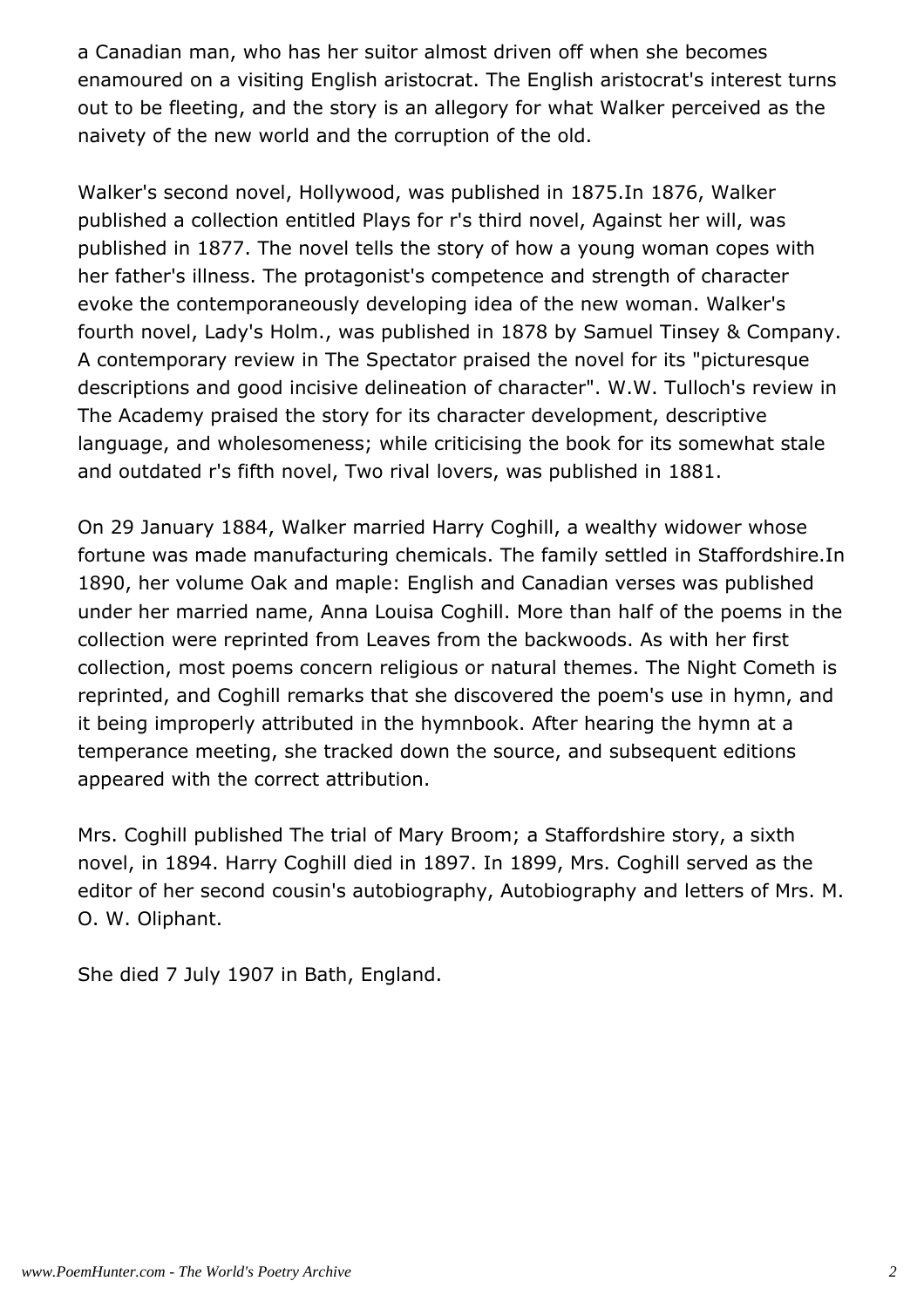## The Night Cometh

Work! for the night is coming; Work! through the morning hours; Work! while the dew is sparkling; Work! 'mid the springing flowers; Work! while the day grows brighter, Under the glowing sun; Work! for the night is coming,-- Night, when man's work is done.

Work! for the night is coming; Work! through the sunny noon; Fill the bright hours with labour, Rest cometh sure and soon. Give to each flying minute Something to keep in store; Work! for the night is coming,-- Night, when man works no more.

Work! for the night is coming; Under the sunset skies, While their bright tints are glowing, Work! for the daylight flies; Work! till the last beam fadeth, Fadeth to shine no more; Work! while the night is darkening,-- Night, when man's work is o'er.

Annie Louisa Walker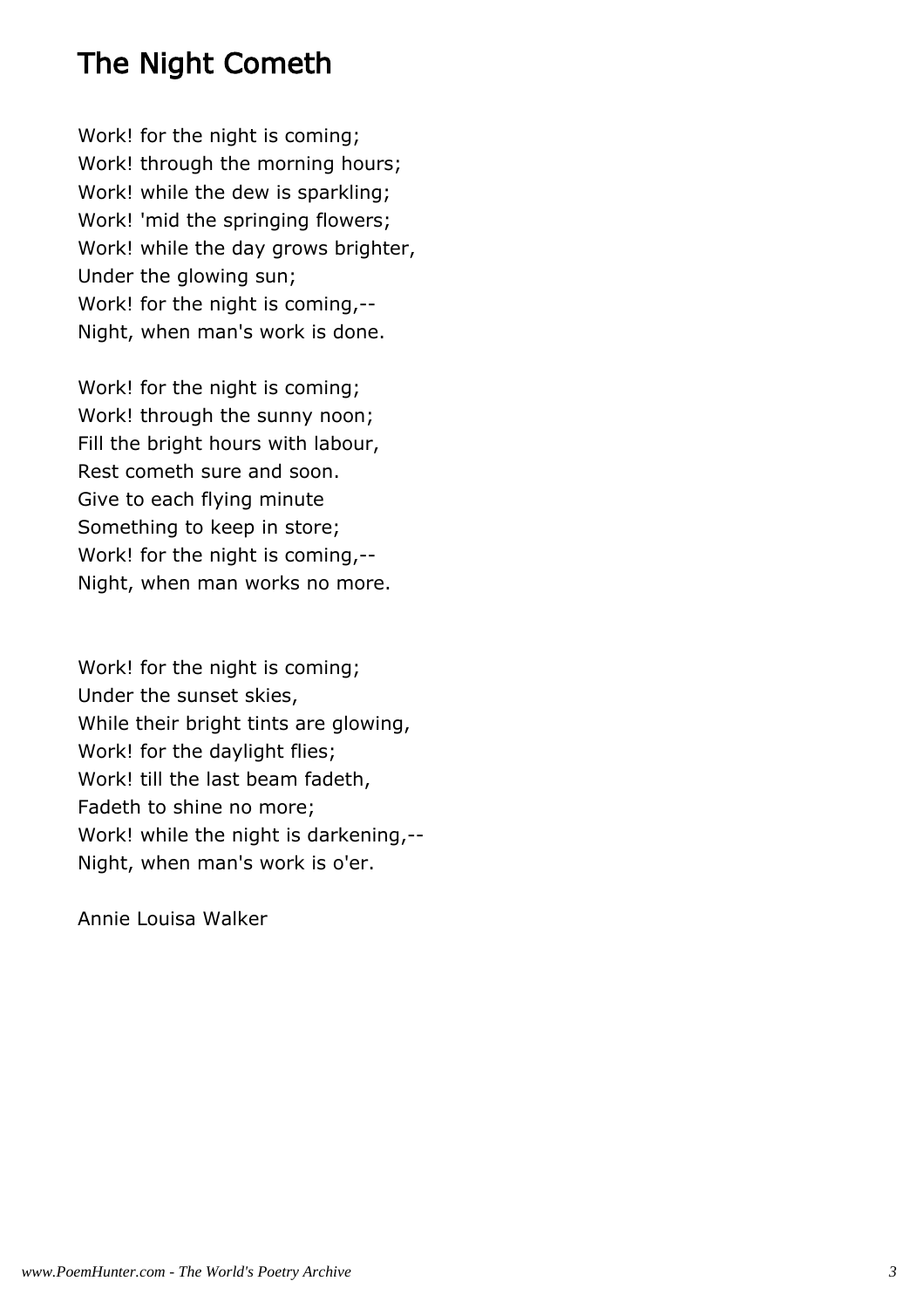# The Old Men Used To Sing

The old men used to sing And lifted a brother **Carefully** Out the door I used to think they Were born Knowing how to Gently swing A casket They shuffled softly Eyes dry More awkward With the flowers Than with the widow After they'd put the Body in And stood around waiting In their Brown suits.

Annie Louisa Walker